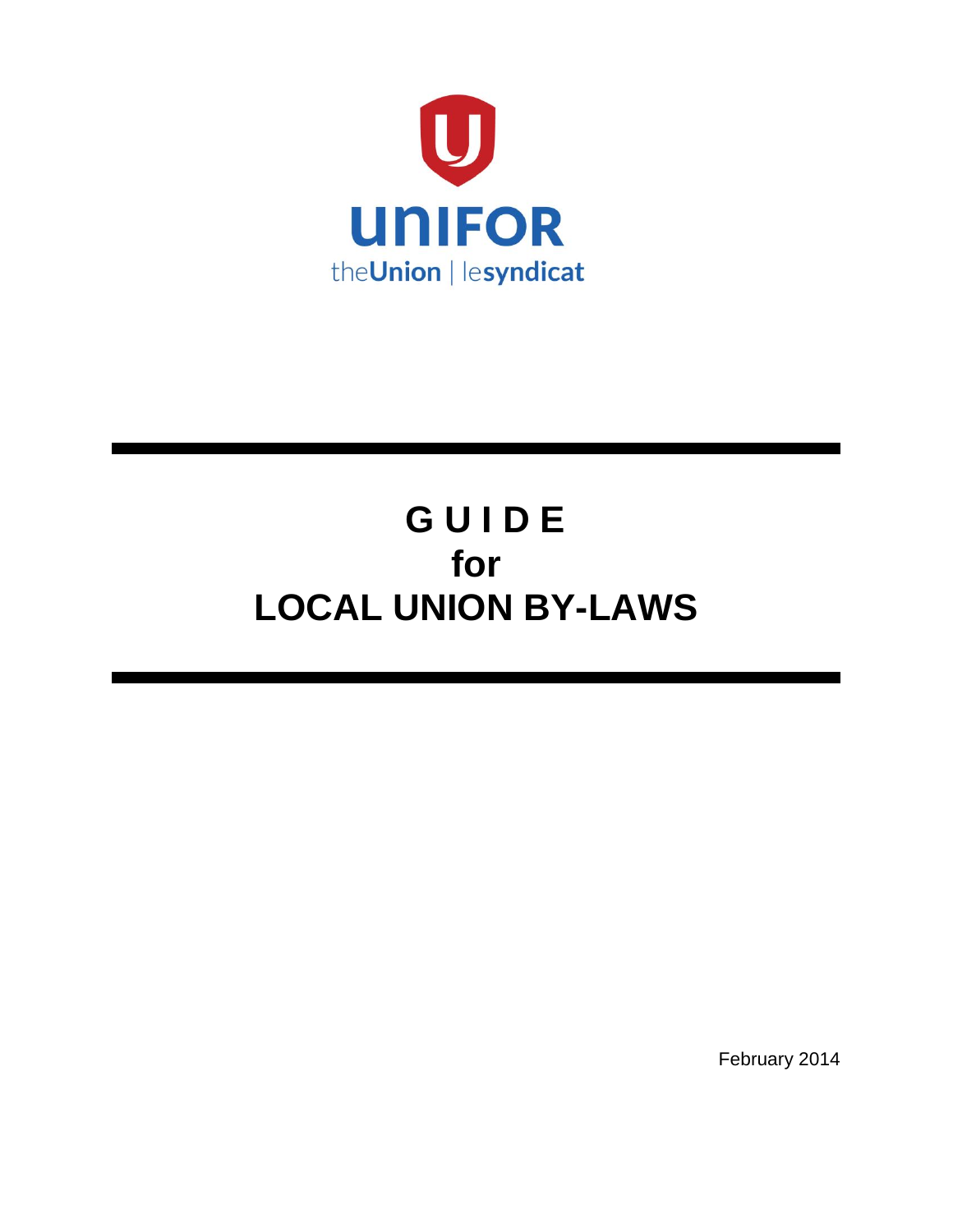## INDEX

#### Item #/Title

#### Page #

| 1 <sub>1</sub> | 3              |
|----------------|----------------|
| 2.             | 3              |
| 3.             | 3              |
| 4.             |                |
| 5.             | $\overline{4}$ |
| 6.             | 6              |
| 7.             | 6              |
| 8.             |                |
| 9.             |                |
| 10.            |                |
| 11.            |                |
| 12.            |                |
| 13.            |                |
| 14.            | 11             |
| 15.            | 12             |
| 16.            |                |
| 17.            |                |
| 18.            |                |
| 19.            |                |
| 20.            |                |
| 21.            |                |
| 22.            |                |
| 23.            |                |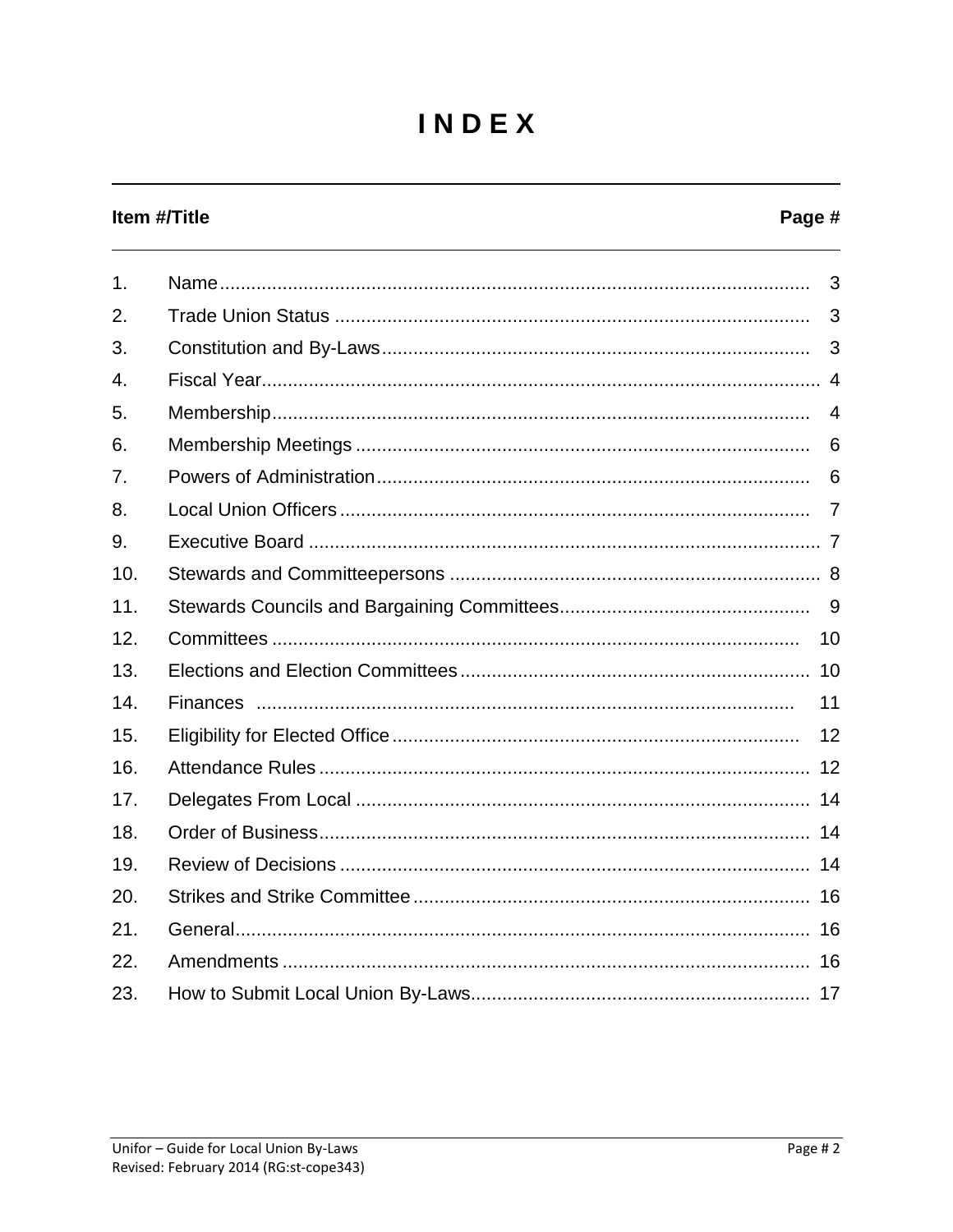## **GUIDE FOR LOCAL UNION BY-LAWS**

The following is a Guide to assist Local Unions in either revising existing By-Laws or adopting new By-Laws:

| <b>TRAILIC</b><br>. . |
|-----------------------|
|-----------------------|

A provision such as the following should be the first article of your By-Laws:

This organization shall be known as "Unifor Local …….".

The name of the Local Union must coincide with the name found on the Local Union Charter issued by the National Executive Board on or after September 3, 2013.

#### **2. Trade Union Status**

Our National Union Constitution requires every set of Local Union By-Laws include a statement with respect to the objectives of the Local Union. The statement may be framed as follows:

- 1. "The objectives of the Local Union include:
	- a. The regulation of labour relations and collective bargaining between employers and employees;
	- b. ………(other objectives may be inserted here);
	- c. ………(other objectives may be inserted here).

The rationale for such a paragraph is that at law a trade union distinguishes itself from all other organizations because one of its objectives is to engage in collective bargaining. If such an objective is not part of a union's Constitution or By-Laws, arguably at law it may not be characterized as a trade union.

#### **3. Constitution and By-Laws**

To comply with Article 1 of the National Union, Unifor Constitution *(hereinafter referred to as the "Constitution")*, the Local Union By-Laws should contain a provision similar to the following: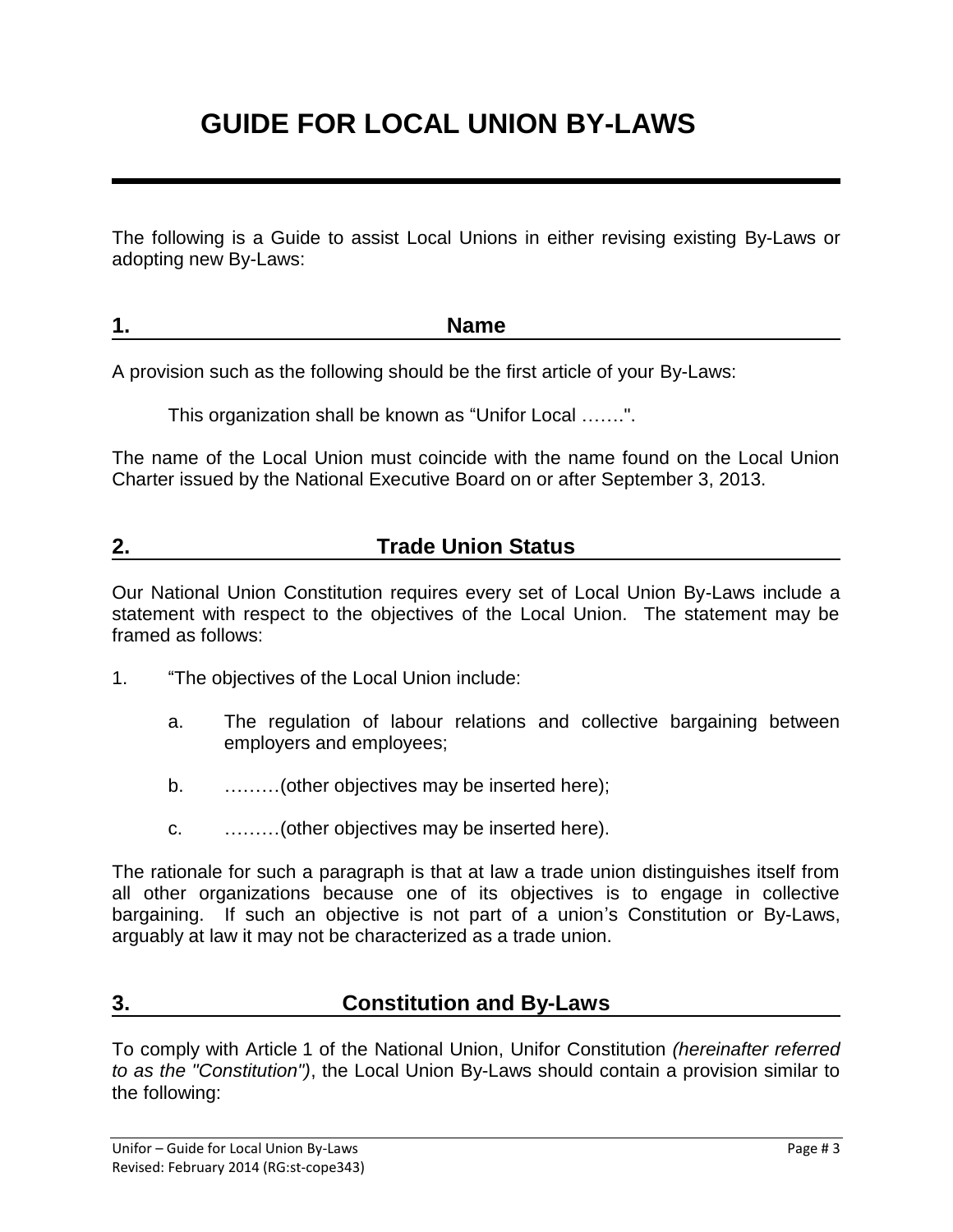"The Constitution of this Local Union shall be the Constitution of the National Union, Unifor, and these By-Laws shall be in all respects subordinate to said Constitution and all applications and interpretations thereof."

By-Laws submitted by units of amalgamated Local Unions should include the following language:

"These unit By-Laws are in effect a supplement to the By-Laws of Local............... and wherein these unit By-Laws do not provide for Constitution provisions, the By-Laws of Local.............. will be used. In addition, the unit and Local Union By-Laws shall be in all respects subordinate to the Constitution and all applications and interpretations thereof."

#### **4. Fiscal Year**

For reporting, accounting and other purposes, the By-Laws should contain the following:

"The fiscal year of this Local Union shall begin on January 1 and end on December 31."

### **5. Membership**

The following provisions are recommended for inclusion in the membership article:

- (a) The Local Union shall be composed of workers eligible for membership in Unifor, over whom the Local Union has jurisdiction.
- (b) Each member in good standing of this Local Union has the right to nominate and vote, express opinions on all subjects before the Local Union, to attend all membership meetings and express views, arguments and opinions on all matters and business, including candidates for office, properly before the meeting; to meet and assemble freely with other members and generally, to participate in the activities of the Local Union in a responsible manner consistent with good conscience in order to present and discuss factually and honestly the issues upon which the membership must base its decisions. These rights shall at all times be subject to the rules of procedure governing meetings and other uniform rules and regulations contained in the Constitution, By-Laws and other official rules of the Local Union.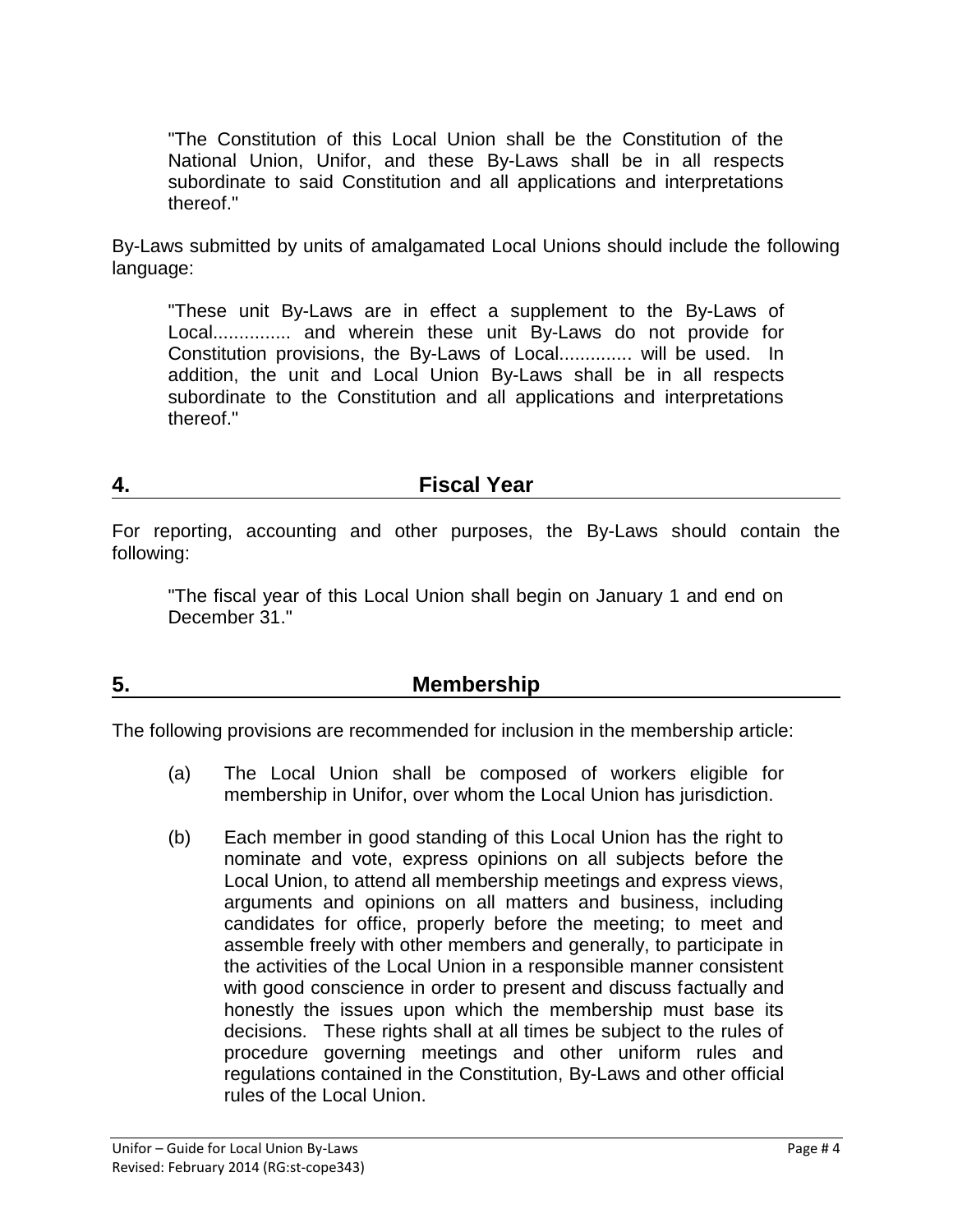A member in exercising the foregoing rights and privileges shall not take any irresponsible action which would tend to jeopardize or destroy, or be detrimental to, either the Local or National Union as organizations, or their free democratic heritage, or which would interfere with the performance by this Local Union or the National Union of its legal or contractual obligations as a collective bargaining agent, or interfere with the legal or contractual obligations of this Local Union as an affiliate of the National Union.

Violation, or abuse of these rights and privileges of membership, or engaging in conduct prohibited by this section, may be grounds for the commencement of a charge against a member pursuant to Article 18 of the National Union Constitution.

(c) The membership shall strive to obtain the objectives set forth in the Constitution and additional objectives as established as the policy of the National Union; to maintain free relations with other organizations; to do all in its power to strengthen and promote the labour movement; to co-operate with National Board Members, the National Representatives and help promote organizational activities.

In addition a Local Union may open its membership by amending its By-Laws to establish a Community Chapter. Local Unions should consider adding wording to reflect the following:

By-Laws establishing a Community Chapter shall express the objectives of the Community Chapter and define the membership to be included in the Local Union through the Community Chapter. The By-Laws shall also specify:

- The right of members in Community Chapters to participate in the activities of the Local Union.
- The rights and limits of members in Community Chapters to voice and/or vote in Union affairs and structures.
- The services the Local Union expects to provide embers in Community Chapters.

The Local Union shall submit its amended By-Laws to the National Executive Board for approval.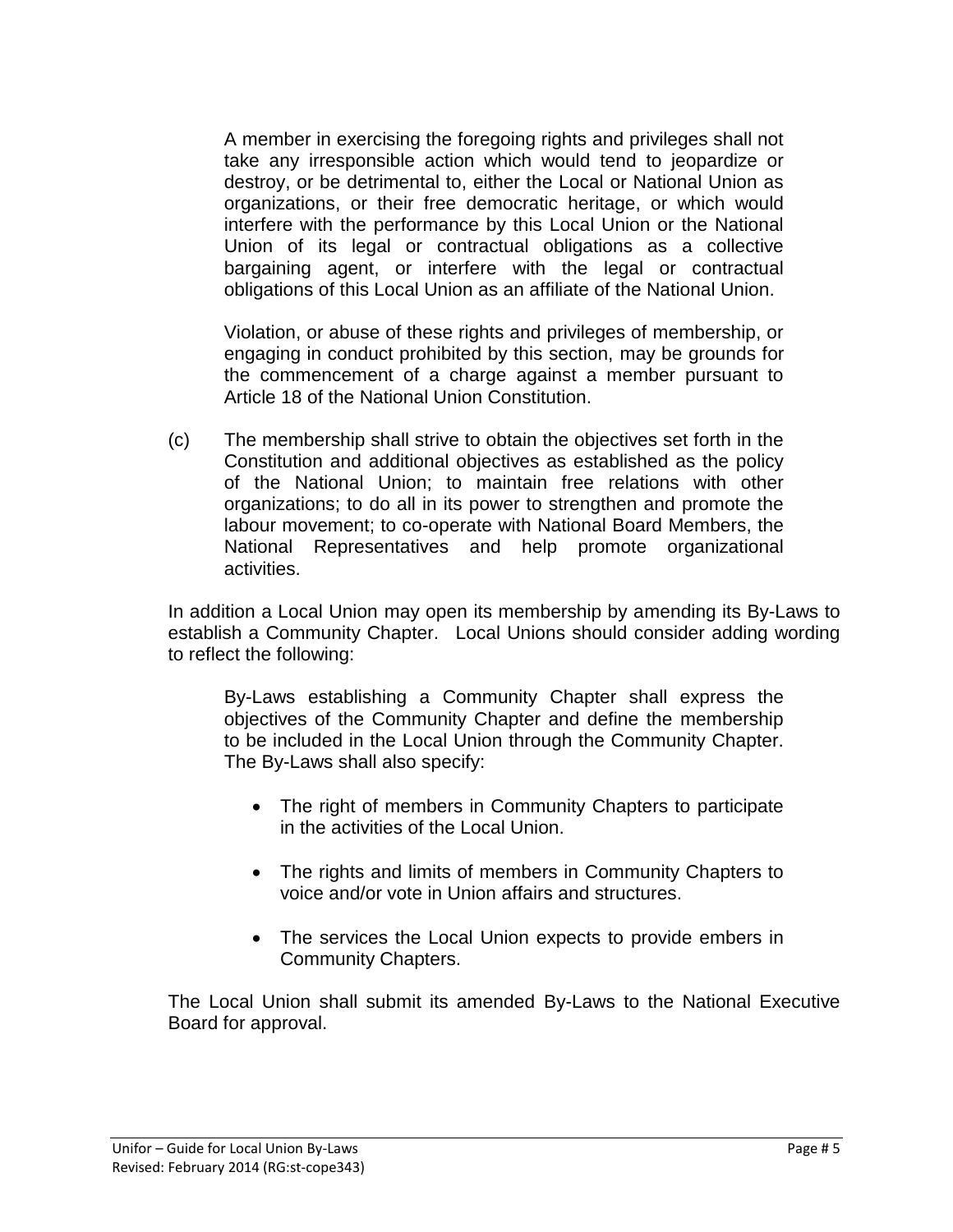The By-Laws should contain a provision for regular monthly membership meetings. The By-Laws should also contain procedure and notice requirements for calling a special membership meeting. It may be desirable in some situations to have an additional section setting forth a streamlined procedure and notification requirement for an emergency membership meeting; i.e., the notification requirements might be posting for as many hours as possible with verbal notification by Committeepersons and Stewards to as many members as they could contact.

The Local Union should either provide that those members in attendance at a meeting will constitute a quorum, or otherwise provide a reasonable quorum requirement.

In addition, the following paragraph should be included in the Local Union By-laws as a matter of course.

"Any member who attends a meeting under the influence of alcohol or drugs and/or creates a disturbance, or becomes unruly shall lose voice and her/his right to vote at said meeting. Where necessary to maintain order, the member may be evicted from the meeting by order of the Chairperson subject to the challenge of the membership. Flagrant or persistent violation of this section by any member shall be conduct unbecoming a union member."

For clarity and information of the membership, "questions of a parliamentary nature shall be decided by Bourinot's Rules of Order."

#### **7. Powers of Administration**

To provide for the administration of the Local Union, provisions along the following lines should be included:

- (a) The membership is the highest authority of this Local Union and shall be empowered to take or direct any action not inconsistent with the Constitution or By-Laws.
- (b) Between membership meetings, the Executive Board shall be the highest authority of the Local Union and shall be empowered to act on behalf of the membership to the extent urgent business requires prompt and decisive action, subject to subsequent membership approval, but the Executive Board may not take action affecting the vital interests of the Local Union without prior membership approval.
- (c) Between meetings of the Executive Board, the President shall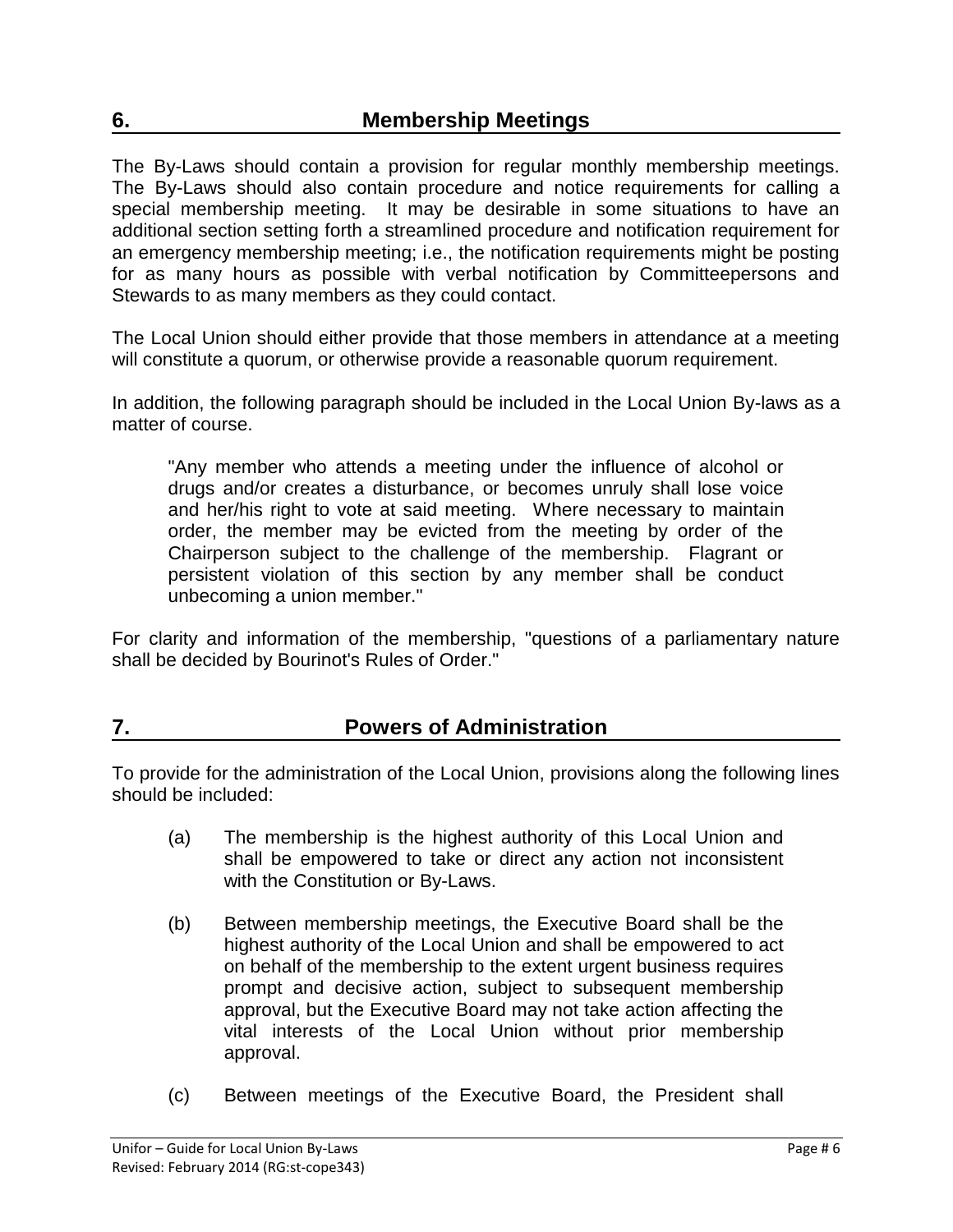exercise general administrative authority and shall be empowered to act on behalf of, and take action permitted, to the Executive Board subject to subsequent approval of the Executive Board.

#### **8. Local Union Officers**

This article should contain a provision establishing the Executive Officers of the Local Union in accordance with Article 15 Section B of the Constitution. If a Local Union desires to have more than one Vice President, the number of Vice Presidents should be set forth in this section.

If a Local Union elects more than one Vice President, the Vice Presidents should be titled as "First Vice President", "Second Vice President", etc. The By-Laws should specifically provide that only the First Vice President would succeed to the presidency in the event of a vacancy in that office. The By-Laws should further specify that if the First Vice President should succeed to the presidency, the First Vice Presidency would be filled by a special election in the same way as any other vacated executive office, other than the presidency, would be filled. (Specific and detailed procedures for conducting elections for Local Union officers will be contained in the revised *Guide to Local Union Elections*.)

There should be a provision in accordance with Article 15 Section C Paragraph 19 of the Constitution, providing for a prompt special election to fill the vacancy in any executive office other than the presidency, and if desired, a procedure setting forth the "other means for filling such vacancies for the temporary period pending the holding of the election".

There should also be a provision that in any such special election to fill a vacancy, the procedures, etc., applicable to the original election (See Constitution, Article 15 Section B Paragraph 5) shall be followed.

The duties of the Executive Officers are quite specifically set forth in Article 15 Section C of the Constitution. There is no purpose in repeating these duties in the By-Laws but if the Local Union has a custom of assigning some additional duties not inconsistent with the duties of the Constitution to any particular executive office, that matter should be clearly set forth in this article.

#### **9. Executive Board**

This article should very clearly define what members in addition to the Executive Officers, if any, the membership desires to comprise the Executive Board of the Local Union. If the Local has Executive Board Members in addition to the Executive Officers, this article should include a provision that these Board Members be elected in accordance with Article 15 Section B Paragraph 5 of the Constitution. Executive Board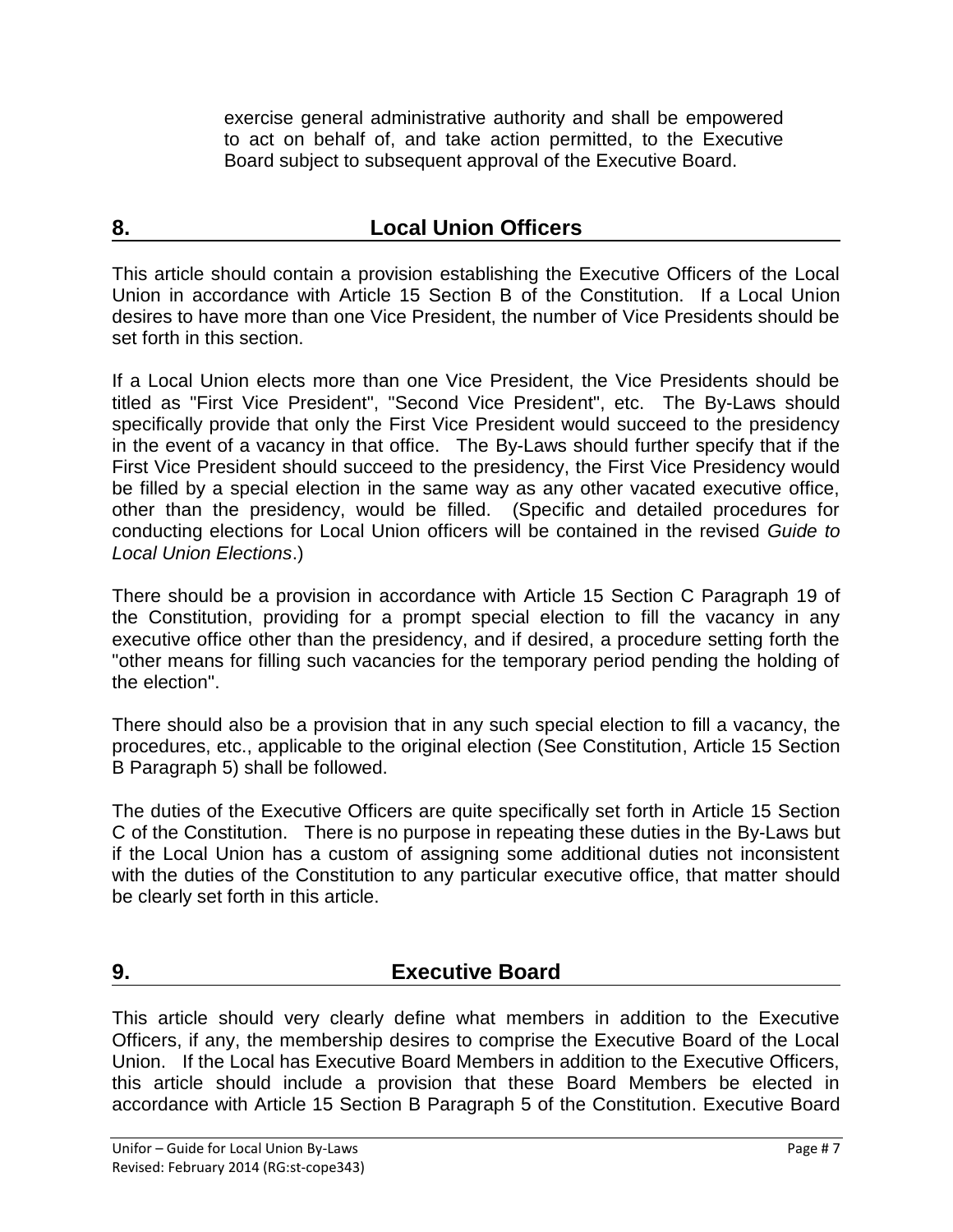Members-at-Large shall be elected by plurality vote, unless the Local Union membership, by affirmative action, requires a majority vote.

There should be a provision setting forth the procedure and notice requirements for Special Executive Board Meetings. It is usually desirable that these meetings may be called either by the President, or by a majority of the Board Members.

There should be a section setting forth the general authority of the Executive Board in accordance with Section 7 (b) of this pamphlet. This provision should permit the Executive Board to direct payment of all ordinary bills and expenses of the Local Union but should restrict its authority to make disbursements of funds to a particular dollar amount in any single disbursement, and require the disbursement to be reported to the next membership meeting for approval.

The following additional sections phrased in By-Law language, are often found desirable:

- (a) A simple majority of the Local Union Executive Board shall constitute a quorum.
- (b) Minutes will be taken of all Executive Board Meetings by the Recording Secretary and shall be available to the membership at meetings.
- (c) All decisions and recommendations of the Executive Board shall be referred to the next regular membership meeting.
- (d) The Executive Board shall appoint at least one of its members to each of the standing committees in liaison or advisory capacity, except, however, the Workplace Bargaining Committees, or Election Committee.
- (e) The Executive Board shall review each issue of the Local Union paper, and where necessary shall take steps to bring the contents and policy of the paper into conformity with the policy of the National Union.

#### **10. Stewards and Committeepersons**

This article should contain necessary provisions establishing the nomination and election procedures of Stewards and Committeepersons, including the methods and places of balloting and the required notice procedures. However, it is still permissible to provide, as is the practice in many Local Unions, that Stewards and Committeepersons shall be nominated and elected at the same area or district meeting. It is impossible to make any specific suggestions in this area since Local Unions have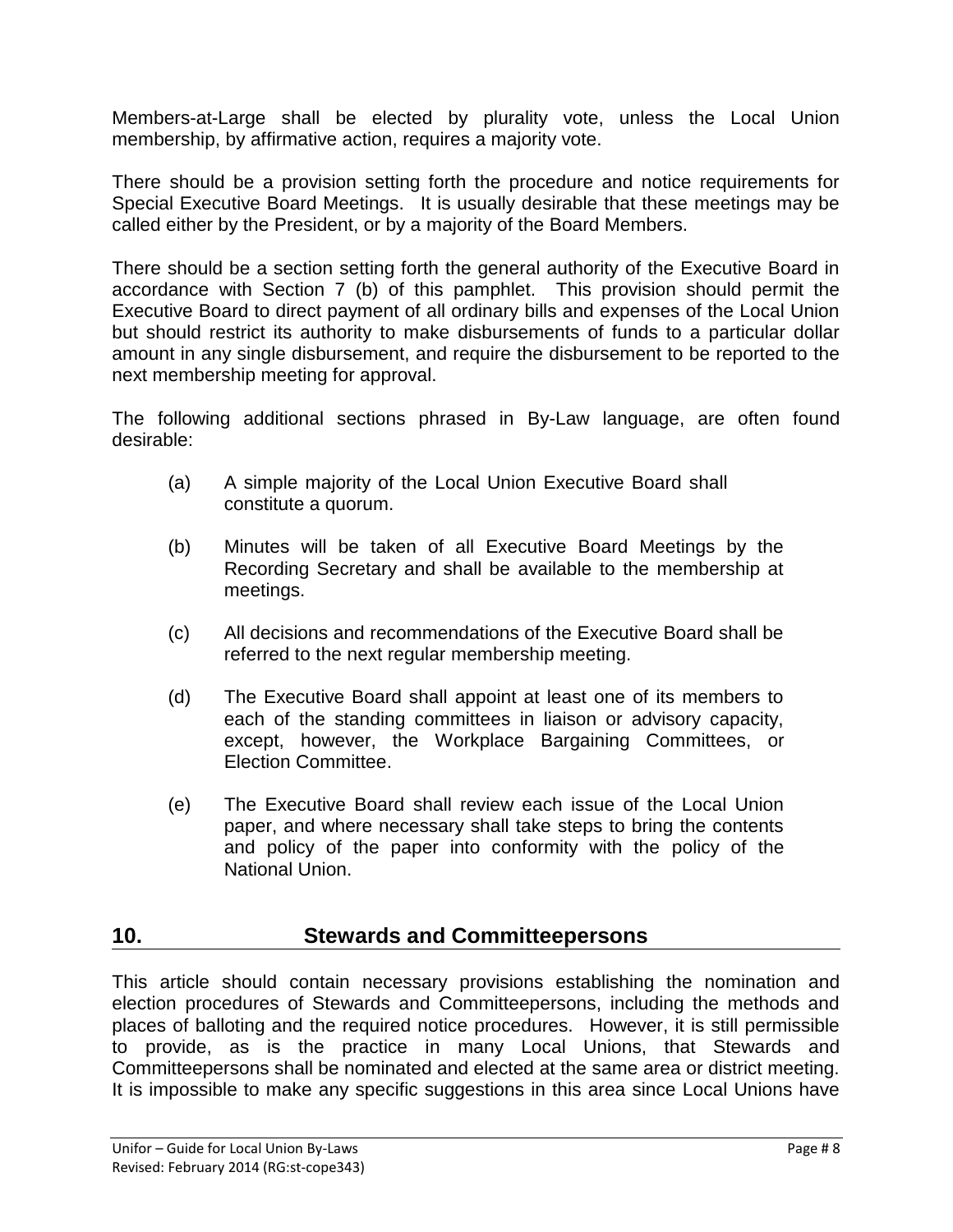such differing customs, all equally constitutional in this area, and the Steward and/or Committeepersons structure of each Local Union is determined primarily by its collective bargaining contract.

This article should provide that all members in good standing working under the jurisdiction to be represented by the Steward or Committeeperson shall be eligible to nominate and vote for the Steward or Committeeperson.

There should be a provision setting forth the procedure for recall of a Steward or Committeeperson in accordance with Article 15 Section E of the Constitution, and this provision should set forth the following reasonable minimum requirements for the recall procedure:

"A vote on the question of recalling a Steward or Committeeperson may be initiated by a petition setting forth the reasons why the recall is sought, and signed by at least 25 percent of the current members working under the jurisdiction of the Steward or Committeeperson."

"Twenty-five percent of the current members working under the jurisdiction of the Steward or Committeeperson must be present at the recall meeting to establish a quorum."

"A two-thirds vote of those present and voting is necessary to recall."

**Note:** The petition and quorum requirements cannot be less than 25 percent or more than 50 percent and the petition and quorum requirements must be the same percent.

There should be a provision providing that in the event of a vacancy in a Steward or Committeeperson position, one or more new Stewards or Committeepersons must be elected as soon as possible and in any event within 30 days.

#### **11. Stewards Councils and Bargaining Committees**

Many Locals establish Stewards Councils. Where they are established, they vary greatly in functions and duties.

Often their existence or their functions depend on the composition and functions of a Workplace Bargaining Committee. The variety is so great in the whole area of Stewards Councils and Bargaining Committees, and often is so substantially influenced by the collective bargaining agreement, that no specific recommendations will be made on this point. However, any such body, or bodies, which are desired should be specifically established in the By-Laws, and the By-Laws should set forth their membership and functions. Any such body established by a Local's By-Laws will be carefully reviewed by the National Union and the Local will be specifically advised if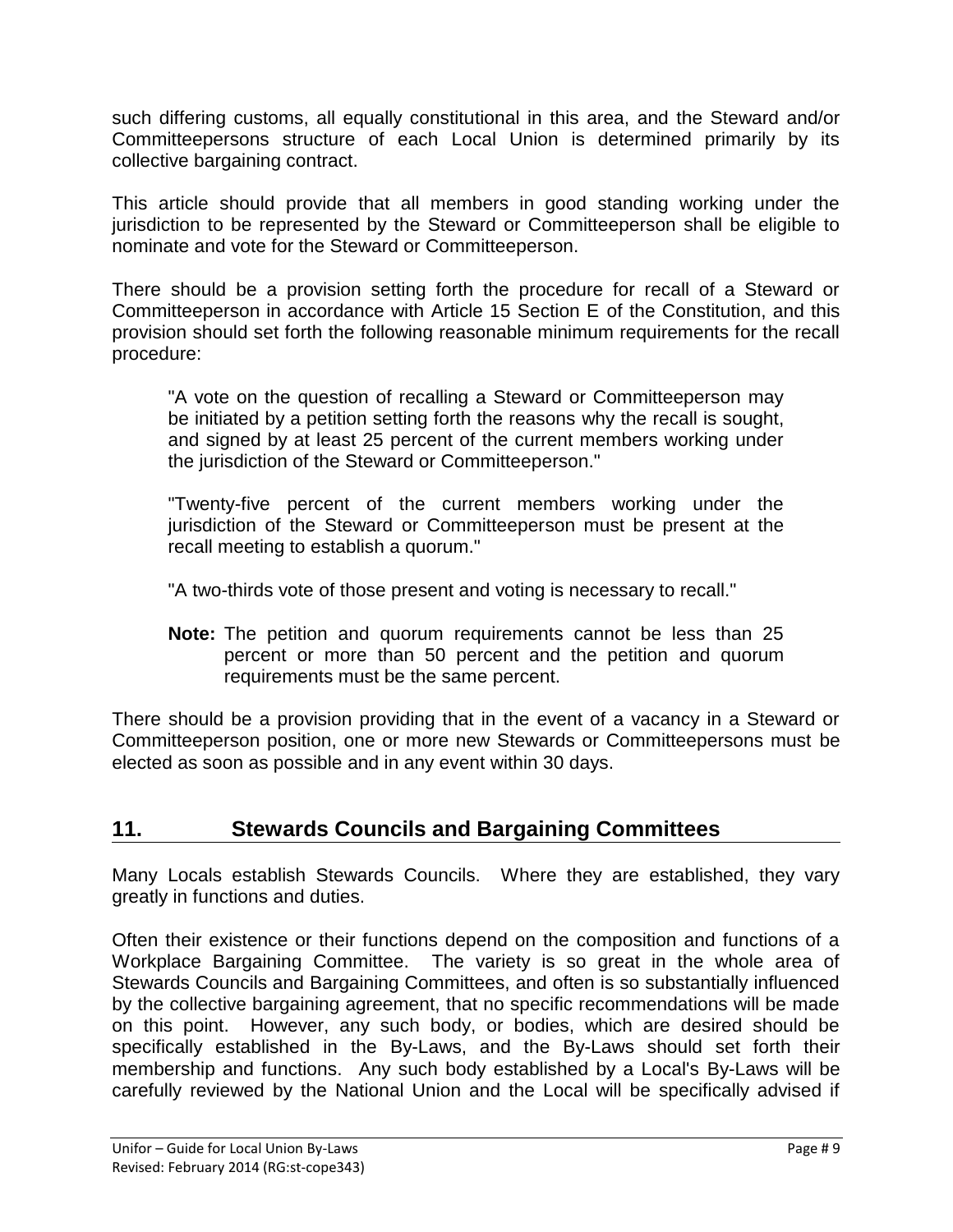there is any unconstitutionality or impropriety in the structure.

Where Stewards Councils are established, the following provision should be included in this article:

> "The Stewards Councils shall exclusively perform advisory functions and shall be a non-legislative body within the Local Union structure."

#### **12. Committees**

This article should set forth the standing committees of the Local Union exclusive of the Election Committee, and Bargaining Committees. Article 15 Section D of the Constitution references those standing committees that a Local Union should establish and may include any other committees the membership may desire.

The method of appointing or electing the membership of the committees, and of filling vacancies on the committees should be specifically set forth in a section of this article. *(If the Local adopts a provision for the Executive Board designating one of its members as a member of each committee as indicated above, this provision should be referred to at this point as providing for an additional committee member.)*

There should be a provision as to how the committee chairperson is chosen, i.e., election by committee members or designation of appointing official.

The function or duties of standing committees may be specifically set forth in this article. In any event, the article should contain a provision similar to the following:

> "These committees shall perform all duties assigned to them by the Constitution and By-Laws and such additional duties as they may be directed to perform from time by the Executive Board or the membership."

#### **13. Elections and Election Committees**

Under the Constitution, there must be a democratically elected Election Committee to conduct all elections for Executive Officers, National Convention, Regional and Canadian Council delegates. It is often desirable for the larger Local Unions to have a Standing Election Committee which will conduct all elections which an Election Committee must constitutionally conduct, and often certain other elections during the period of the Committee's tenure which under Article 15 Section B Paragraph 4 of the Constitution, would be synonymous with the three-year terms of the elected officers.

This article of the By-Laws should contain provisions setting forth when and how a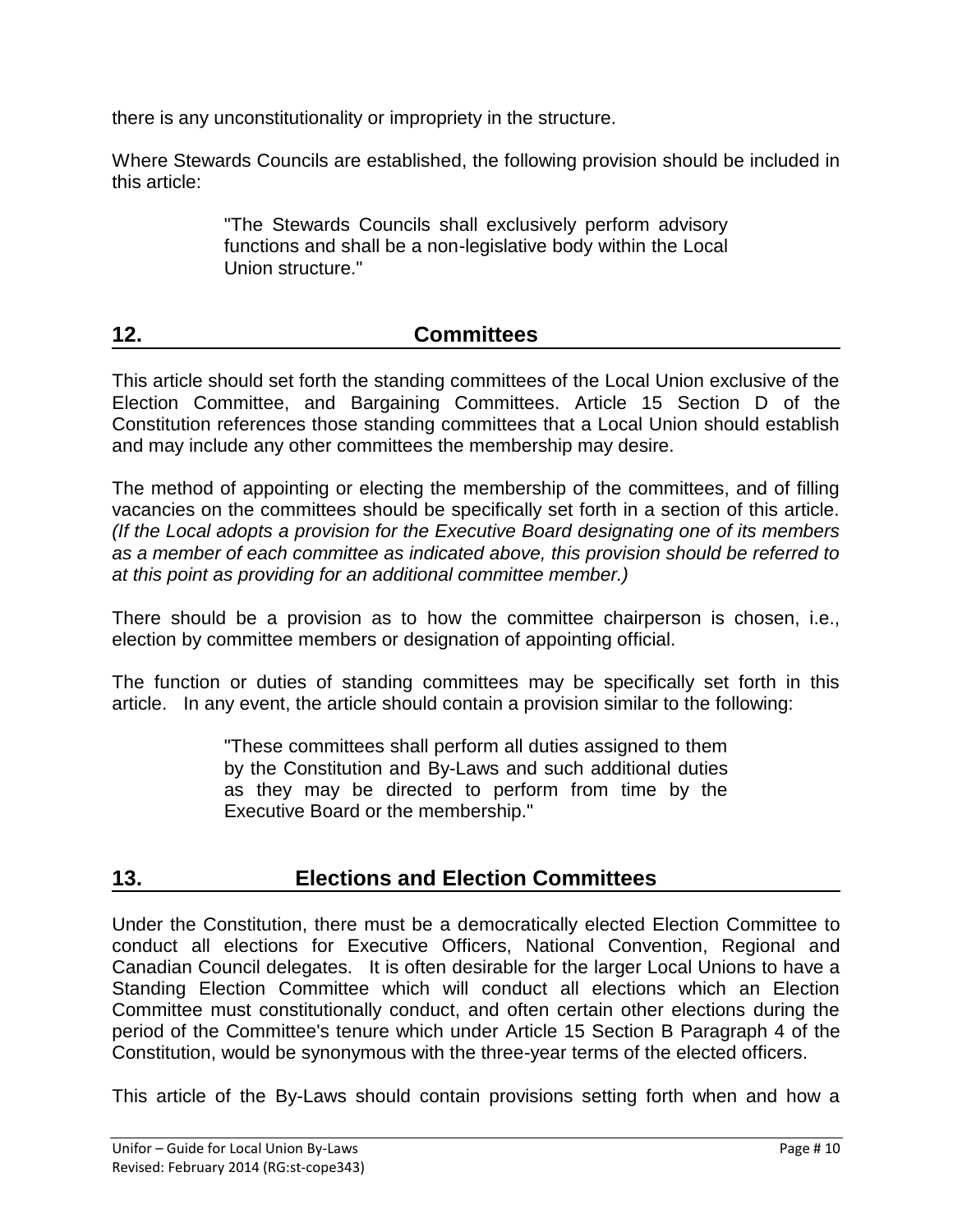Standing Election Committee will be elected. These should ordinarily provide for the election of the Election Committee at a meeting shortly preceding or at the meeting at which the nominations for Local Union Executive Officers takes place.

If a Local for particular reasons desires to have Special Election Committees elected to conduct each election, the By-Laws as an alternative should provide how and when such Special Election Committees will be elected.

This article is also an appropriate place for the Local Union to establish its nomination procedure. Ordinarily, this will be the same for all elective offices with, of course, varying time limits. There are two permissible methods of nominating:

- (a) Nomination by a member at a meeting with the nominee being under an obligation to accept within a specified number of days upon being notified, the nominated member automatically being considered as declining if he fails to so accept within the time limits.
- (b) Provisions that all eligible members shall be automatically nominated for each office for which they are eligible if they accept the nomination in writing within a certain number of days of the notices of automatic nomination being posted.

Insofar as specific rules for the conduct of nominations and elections are concerned, they are set forth in the Policy Regarding Local Union Elections as referenced in Article 15 Section B Paragraph 5 of the Constitution. A Local Union may wish to take some of these suggestions as basic policy and establish them in their By-Laws. By and large, however, it is sufficient for the Membership, Executive Board or Election Committee conducting the election to adopt the *Election Guide* with such permissible additions or changes as they may desire as the rules governing the conduct of the election. (Care should be taken to specify the alternative desired where the *Election Guide* mentions two or more alternative methods in any area.) This matter is largely left to the discretion of the Local Union since either practice, or combination of both, is satisfactory.

#### **14. Finances**

As per Article 15 Section G of the Constitution, an initiation fee may only be charged against new members entering an existing bargaining unit, or when and where the law requires such an initiation fee be paid, which may not be less than ten dollars (\$10.00) nor more than twenty dollars (\$20.00).

The By-Laws set forth very specifically, and in considerable detail, the salaries, allowances, expenses and other forms of compensation, including who is paid a salary or expense; how much is paid; how often is it paid - weekly, monthly. Also, lost time formulas which are proper for any elected or appointed official should be detailed.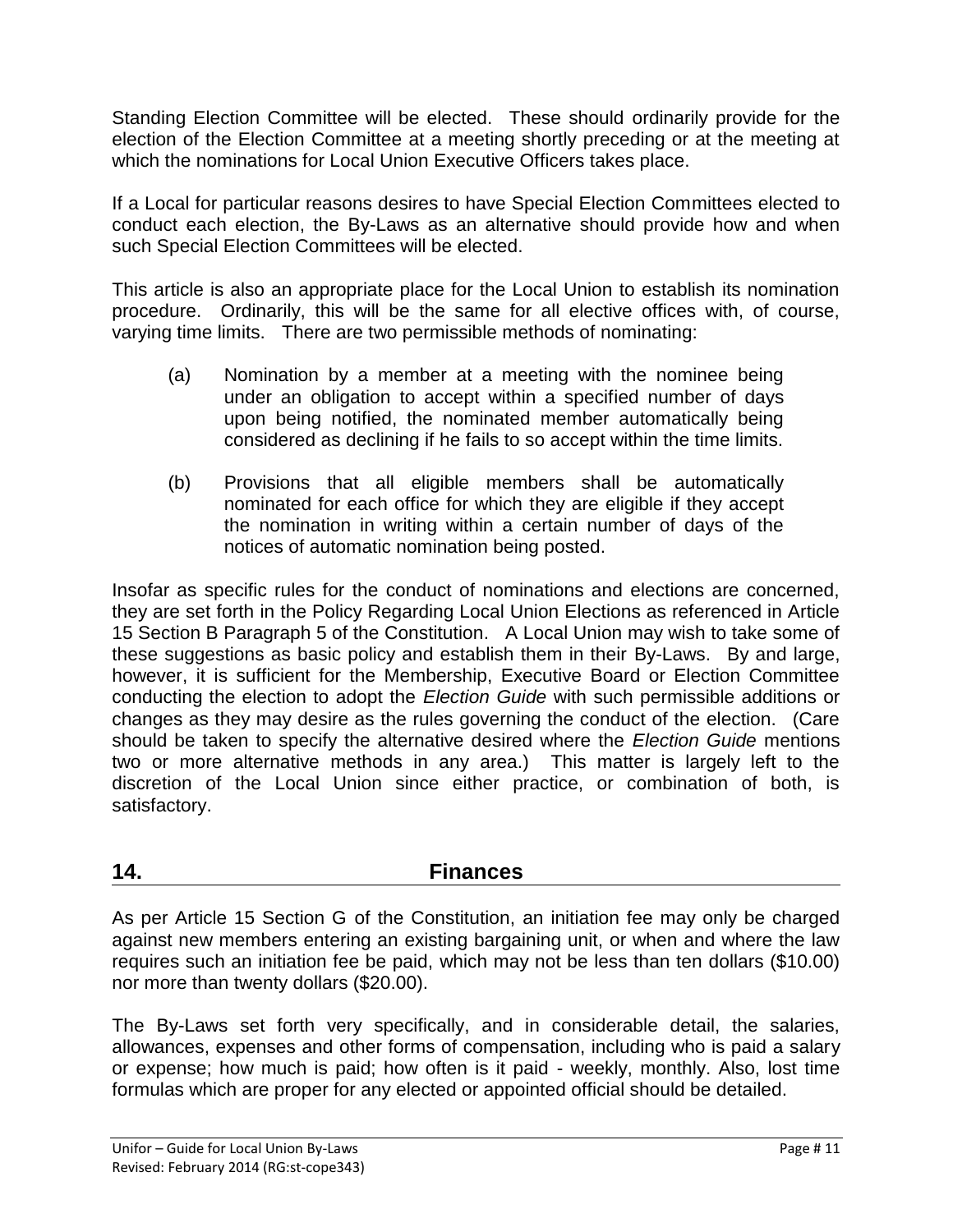This article should also include specific provisions for out-of-town per diem expenses when it is necessary for a representative of the Local Union to travel away from home: for example:

- $\Box$  Expense paid to travel when flying, when driving;
- $\Box$  Expense paid when required to stay overnight, lodging, meals;
- $\Box$  Expense paid when overnight is not required.

The National Executive Board has established a policy relative to per diem expenses. Contact your National Secretary-Treasurer for the current National Executive Board policy.

This article should include a provision defining lost time along the following lines:

"The Local Union shall pay a representative or member lost time only when that representative or member is performing necessary duties for and on behalf of the Local Union during the time for which s/he would otherwise be compensated by the employer. The amount of lost time should never exceed the amount which the Local Union representative or member would otherwise have received from her/his employer for the same period of the time which s/he is being compensated by the Local Union."

### **15. Eligibility for Elected Office**

Eligibility for the constitutional or executive offices of the Local Union is set forth by the National Union Constitution and cannot be amended by the Local Union. The standard for eligibility is simply membership in good standing, unless the Local Union provides in its by-laws that the standard should be different, such as a period of no longer than one year of membership in continuous good standing, as per Article 15 Section B Paragraph 6 of the Constitution.

The Local is free to establish its own eligibility requirements in terms of continuous good standing for all other elected officials. They may be uniform or may vary as between Executive Board Members-at-Large, Stewards, Committeepersons, etc., but in no case shall any eligibility requirement exceed the constitutional requirement for Executive Officers of one year's continuous good standing. If there are no eligibility requirements for Non-Executive Officers or officials in the By-Laws, it would be presumed that the only requirement is to be a member in good standing.

#### **16. Attendance Rules**

Local Unions should establish attendance rules for elected officers or officials. These rules fall into two parts. One part concerns attendance by elected officers or officials at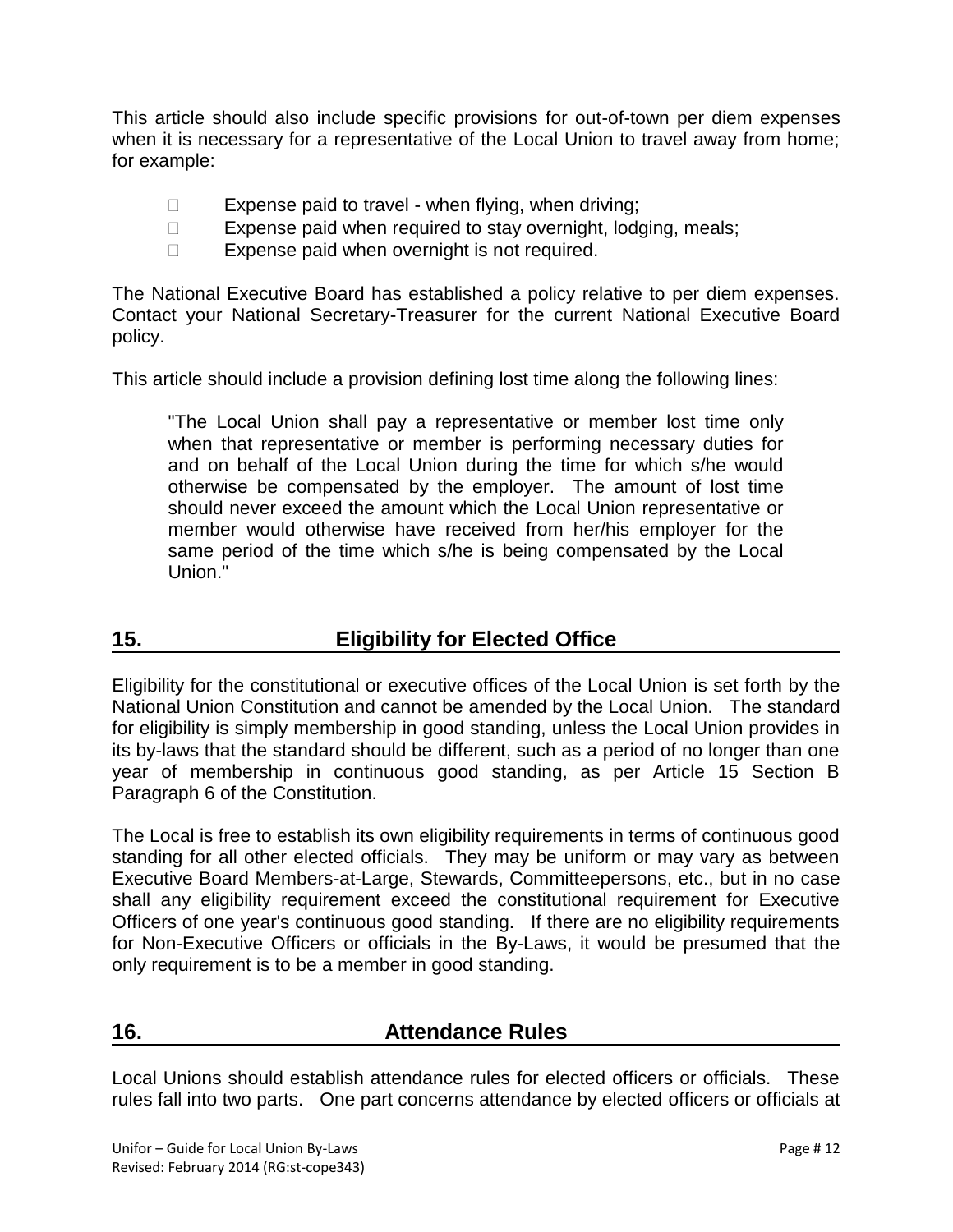membership meetings and the other concerns their attendance at meetings where attendance is part of their official duties, such as an Executive Board Member attending Board Meetings.

In general, the Local Union may establish for all Local Union officers and officials, attendance requirements requiring their attendance at as many as two out of three general membership meetings. It should be emphasized that no prior attendance requirement can be made a condition of continued eligibility to occupy and hold the office, once elected.

The By-Laws may establish specific attendance requirements for various different elected officers and officials attending various board and committee meetings, attendance at which is part of their functions. If this is desired, each separate group of officers may be treated separately in the By-Laws. The Local Union may, however, if it chooses, establish a general requirement for all officers and officials attending any board or committee meetings which are a part of their duties. In either event, the attendance requirement should again not require attendance at more than two out of every three such meetings.

In this provision of the By-Laws, an excuse procedure must also be established. The requirements for attendance at meetings must provide a procedure whereby a member may be excused from attendance at a meeting for good cause, and any such excused absence could not be counted against her/him. The Local Union By-Laws should specifically state what group will be authorized to consider requests for excuses and should set up some general standard for granting such requests as an absence because of circumstances beyond a member's control or because of very substantial inconvenience. Some Local Unions have a standing excuse or attendance committee while others place this function in the Executive Board. It is an optional matter and the membership should decide which form it decides is best. However, a By-Law giving the authority to excuse to some group is necessary.

Examples of provisions which Locals should have are:

All members of this Local Union holding an elective position are required to attend:

- 1. Two out of three consecutive membership meetings unless officially excused for cause by the Local Union Excuse Committee;
- 2. Two out of three consecutive meetings other than membership meetings expected of their respective office or position, unless officially excused for cause by the Local Union Excuse Committee;
- 3. Failure of any elected official to comply with the above attendance rules shall result in automatic removal from their respective office or position, and they shall not be permitted to run for any elective office for the balance of the term of office from which they were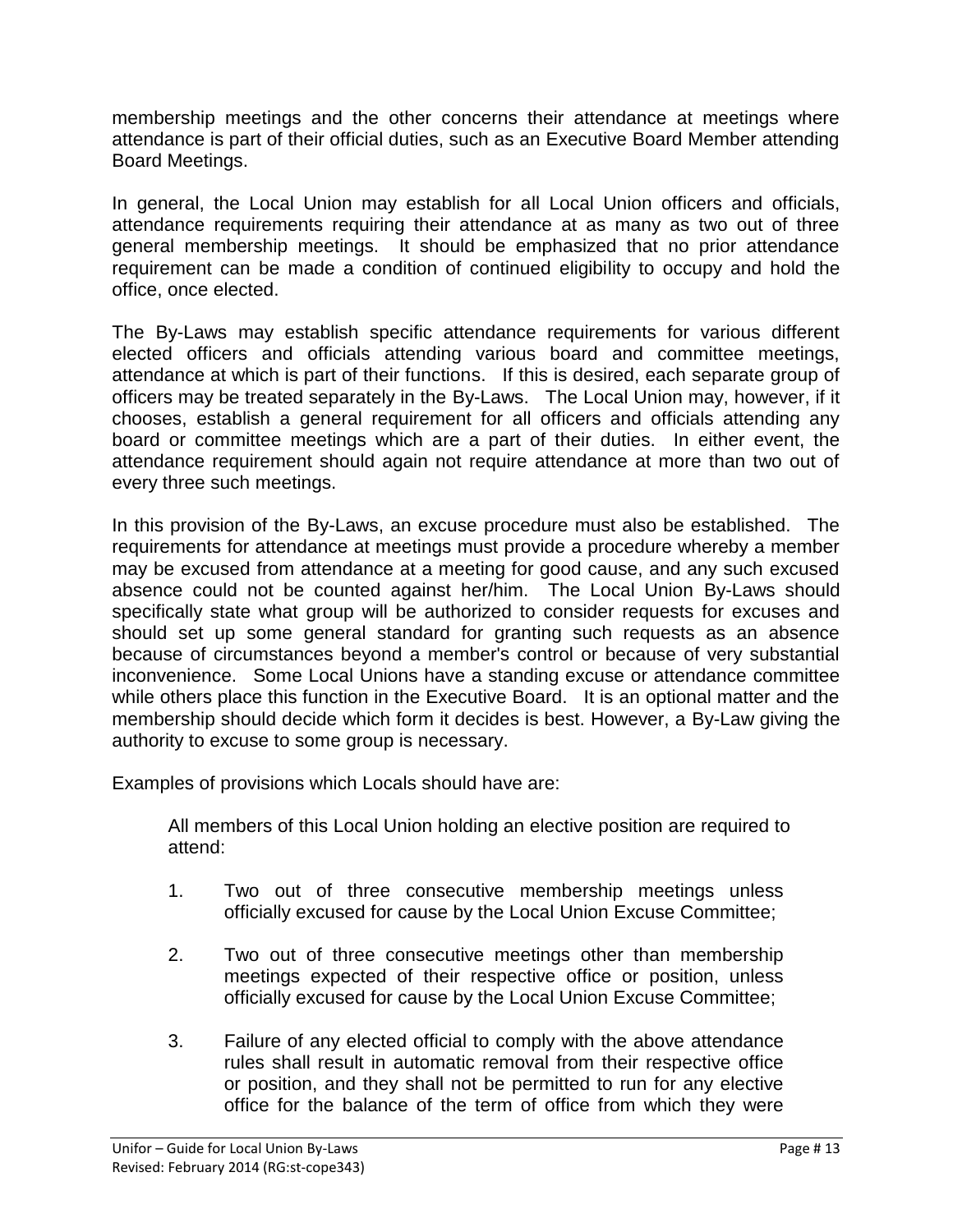removed, except as a delegate to the Constitutional Convention.

**Note:** The Local Union Excuse Committee may be the membership meeting, the Local Union Executive Board, a sub-committee from the Local Union Executive Board, or a separate Excuse Committee composed of members not holding executive offices or committee positions. In very large Local Unions, it is suggested that the Excuse Committee be composed of members other than those holding an elective position.

#### **17. Delegates From Local**

This section need simply provide that all delegates to National Conventions, Regional and Canadian Councils shall be chosen pursuant to provisions of Article 15 Section B of the Constitution. The By-Laws might also state that the eligibility of a member for Convention Delegate is also controlled by the Constitution.

The By-Laws should contain whatever provisions are appropriate for electing or selecting delegates to Unifor Council, NDP Provincial Council, sub-councils, etc.

#### **18. Order of Business**

Local Unions should stipulate in their By-Laws a suggested order of business for Local Union meetings. Whatever the situation may be in your Local Union, the order of business, or a variation thereof, should be included in the Local Union's By-Laws. In some circumstances, the only established rules which could permit a Local Union to control general confusion at a meeting would be established order of business.

#### **19. Review of Decisions**

Article 19 Section B of the Constitution provides that a member feeling her/himself aggrieved by some action of the Local Union or one of its representatives must initiate her/his complaint or appeal from that action within 30 days of the time s/he is aware of the action or reasonably should have been aware. This provision was inserted because the time limits on appeals in the Constitution do not begin to operate until the Local Union membership has made its decision on a matter. However, it was not possible to handle this matter completely in the Constitution since Local Unions have different methods of internally processing complaints and appeals between the time they are first brought to the Local Union's attention and the time the membership makes its decision.

The Constitution does, however, require the matter to be initially brought to the Local Union within 30 days as noted. Local Unions should establish an internal appeal procedure in these By-Laws which will set definite time limits in which a member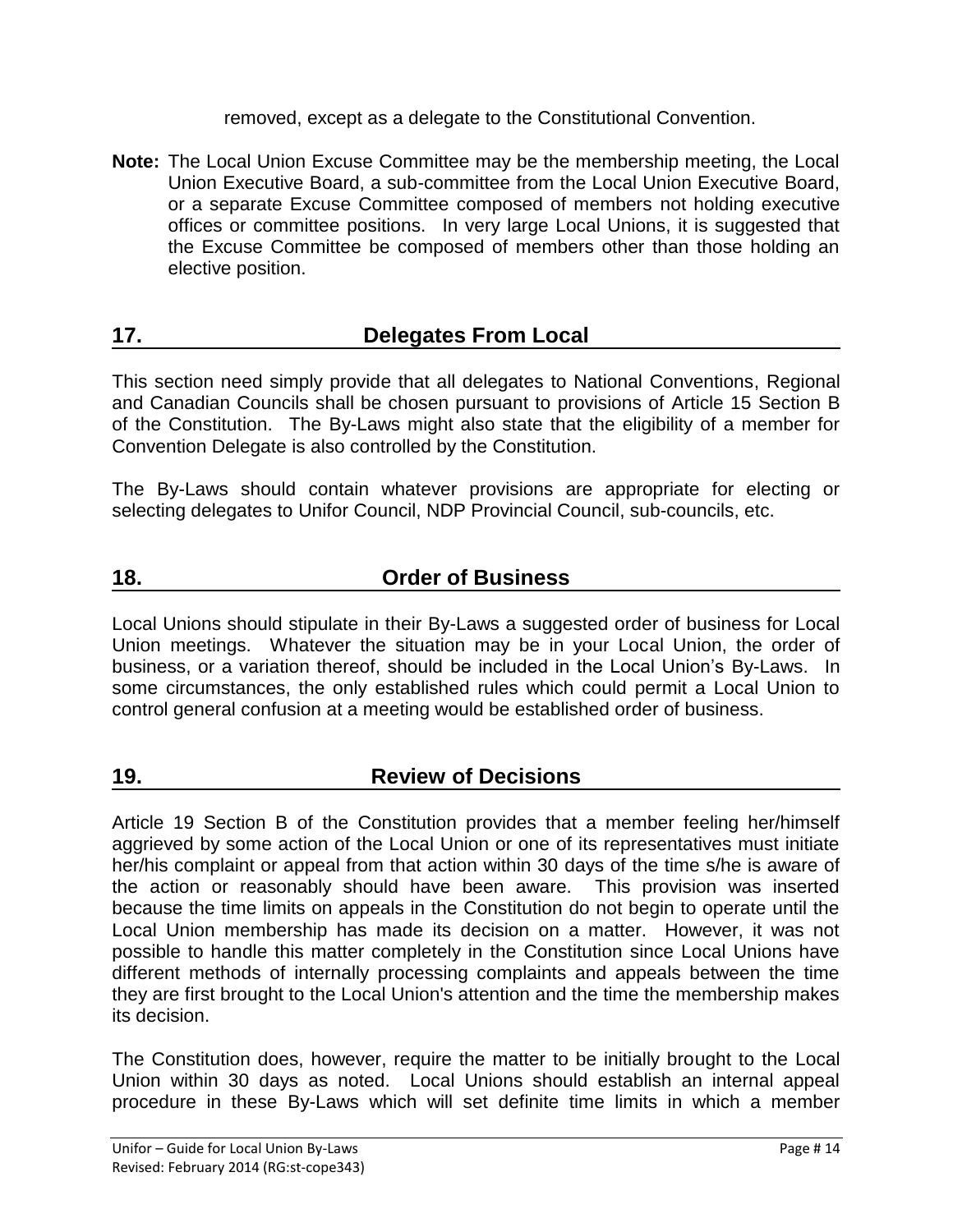dissatisfied with some lower level decision of a Local Union, such as a Bargaining Committee, or Executive Board decision, will have to take her/his appeal to the membership.

An example of this would be an article which would provide that any person dissatisfied with the action or decision of the Local Union or any representative thereof, other than the action or decision of the membership of the Local Union shall take her/his appeal or complaint to the Local Union Recording Secretary within 30 days as permitted by Article 19 of the Constitution.

Such introductory section could, as an example, be followed with the following provisions:

- (a) The Executive Board shall refer the matter to the Bargaining Committee (or Stewards Council) if it involves collective bargaining. Otherwise, the Executive Board shall consider the matter itself.
- (b) Whichever of these bodies the matter is referred to shall consult with the grievant, permit her/him full opportunity to be heard, and shall reach a decision.
- (c) Within 30 days of receiving a notice of such a decision, the grievant, if wishing to appeal further, shall submit her/his appeal to the Recording Secretary in writing for consideration by the earliest possible membership meeting.

The foregoing is just suggestive of the type of procedure that should be established in the By-Laws and which will vary in detail from Local to Local. Some Locals might wish a collective bargaining grievance which has been reviewed by a Bargaining Committee to be further reviewed by the Executive Board prior to being submitted to the membership. There are any number of other variations involving different intermediate bodies in the structure of the Local Union.

These appeal provisions are very important and if properly drafted to conform to the Local Union structure can save the Local Union a good deal of time, trouble and expense when grievances and appeals arise. It is suggested that in working out the details of this structure, the Local Union By-Laws Committee should consult with the Local's Servicing Representative.

A Procedure Policy on Constitutional Matters as referenced in Article 18 Section B Paragraph 2 of the Constitution is available to Locals and members, and shall determine time limits and procedure requirements to govern the implementation of all Review of Decisions.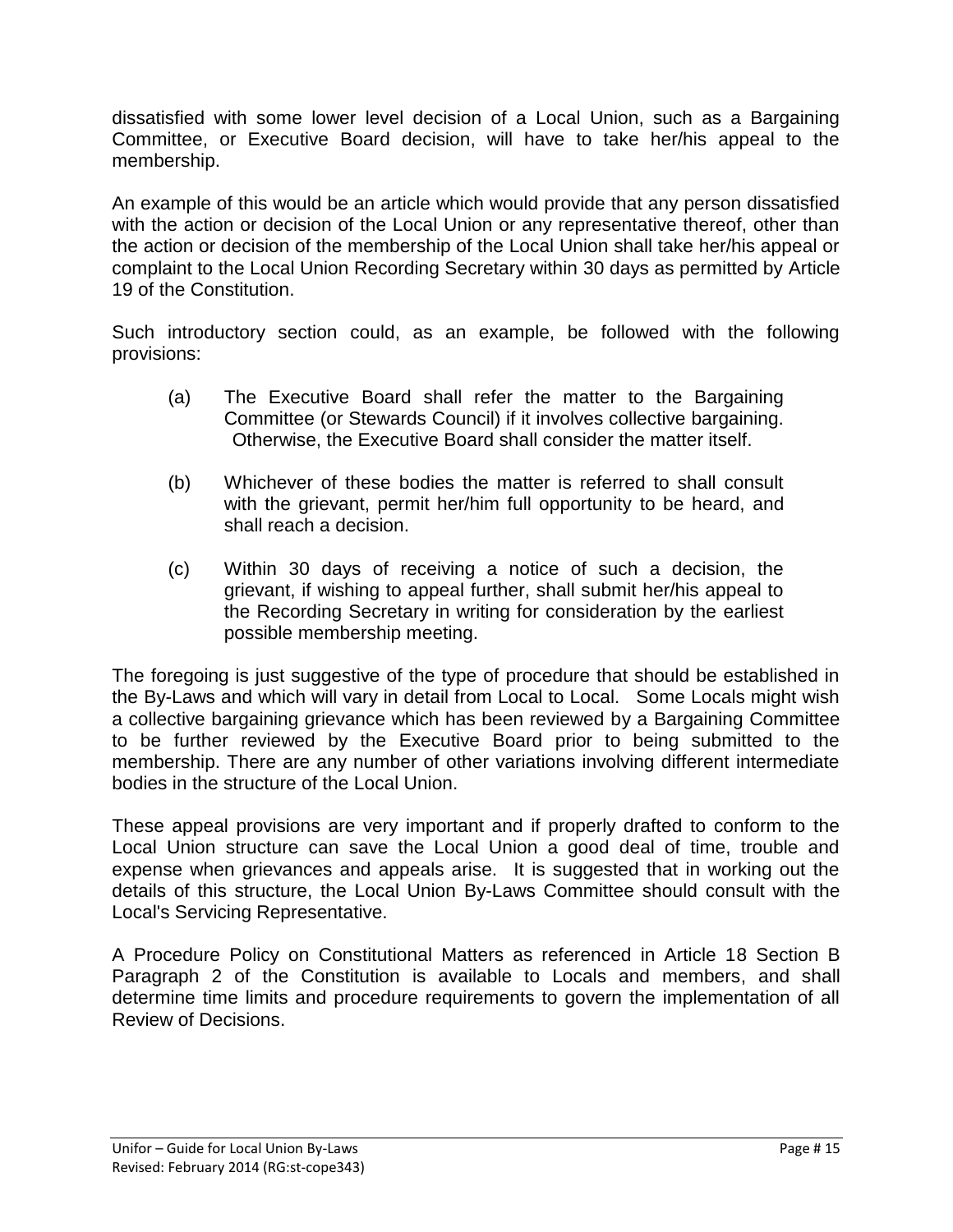The By-Laws should provide that all strikes shall be called or terminated only in strict conformance with Article 17 Section B of the Constitution.

#### **21. General**

The general article in By-Laws is intended to cover various matters which are of particular concern to the Local Union but which are not specifically covered elsewhere. It is generally advisable to minimize the number of items contained in the general article since a member attempting to find a provision normally tends to look under appropriate headings rather than in the general article.

Provisions which often appear in the general article are two sections along the following lines:

- (a) All Local Union Officers, Committees, Stewards and other members handling funds or other property of the Local Union shall, at the completion of their duties, turn over all papers, documents, funds and/or Local Union property to the properly constituted Local Union Officers.
- (b) Wherever in these By-Laws a pronoun is used it refers equally, where the reference is applicable, to both men and women in the singular and in the plural.

#### **22. Amendments**

All By-Laws should contain an amendment provision along the following lines:

These By-Laws may be amended by presenting a motion in writing setting forth the amendments sought to a membership meeting. The motion shall be read to that meeting and referred to the Constitution and By-Laws Committee which will report to the succeeding membership meeting, the notice of which must contain a notice of the particular By-Law amendments that will be considered. If approved by two-thirds of the membership vote thereon at this succeeding meeting, the amendment shall be considered adopted by the membership. Amendments to existing By-Laws, or new By-Laws must be submitted to the National Executive Board for approval. The amendments, or the new By-Laws are not effective until approved by the National Executive Board.

When submitting By-Law amendments to the National Union, Locals are required to provide a cover letter indicating such amendments were